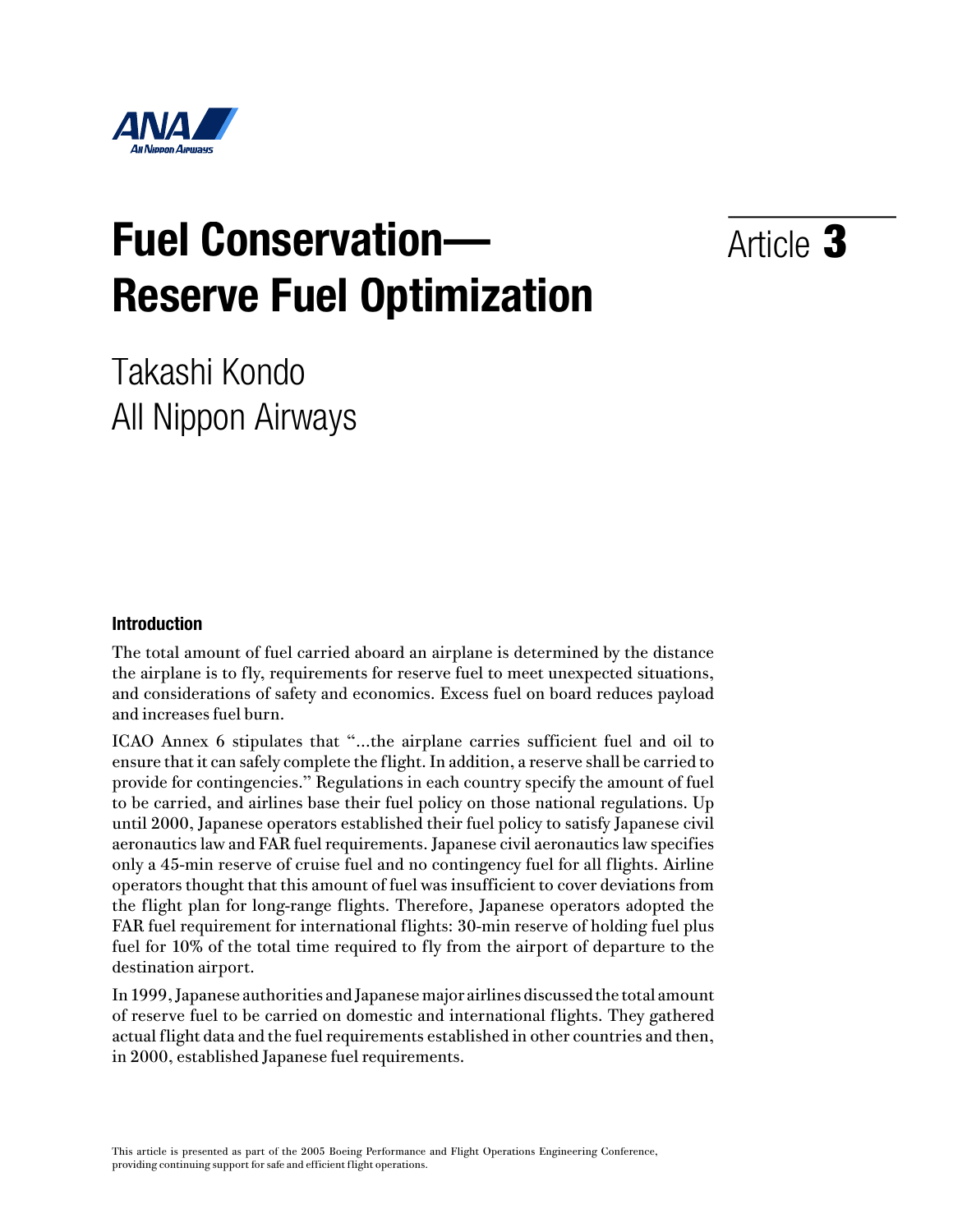This paper discusses how ANA succeeded in changing our rules and, in the process, reducing the amount of reserve fuel and keeping the same level of safety.

This presentation consists of the following parts:

- a. Comparison of Fuel Requirements Before 2000
- b. Fuel Carried by Japanese Airlines in 1999
- c. Difference in Planned Fuel Burn and Actual Fuel Burn
- d. Amount of Reserve Fuel to Be Carried
- e. Our Current Fuel Policy

## **Comparison of Fuel Requirements Before 2000**

The requirements specifying how much fuel an airplane should carry differ and depend on the requirements under which the airlines in each country operate  $(fig. 1).$ 

| <b>Requirement</b> | <b>Fuel</b>                                                                                                                                                                                                     |  |  |  |  |
|--------------------|-----------------------------------------------------------------------------------------------------------------------------------------------------------------------------------------------------------------|--|--|--|--|
|                    | <b>Burn off Fuel</b>                                                                                                                                                                                            |  |  |  |  |
| <b>Japan</b>       | Completing the flight to the first place of intended landing                                                                                                                                                    |  |  |  |  |
| <b>ICAO</b>        | To fly and execute an approach, and missed approach, at the aerodrome to which<br>the flight is planned                                                                                                         |  |  |  |  |
| <b>FAR</b>         | Complete the flight to the first airport of intended landing                                                                                                                                                    |  |  |  |  |
| <b>JAR</b>         | Trip fuel, which should include:                                                                                                                                                                                |  |  |  |  |
|                    | a. Fuel for takeoff and climb from aerodrome elevation to initial cruising level,<br>taking into account the expected departure routing;                                                                        |  |  |  |  |
|                    | b. Fuel from top of climb to top of descent, including any climb/descent;                                                                                                                                       |  |  |  |  |
|                    | c. Fuel from top of descent to the point where the approach is initiated, taking<br>into account the expected arrival procedure; and                                                                            |  |  |  |  |
|                    | d. Fuel for approach and landing at the destination aerodrome.                                                                                                                                                  |  |  |  |  |
|                    | <b>Alternate Fuel</b>                                                                                                                                                                                           |  |  |  |  |
| <b>Japan</b>       | To fly to the alternate aerodrome of intended landing                                                                                                                                                           |  |  |  |  |
| <b>ICAO</b>        | To fly to the alternate aerodrome specified in the operational and ATS flight plans                                                                                                                             |  |  |  |  |
| <b>FAR</b>         | To fly to and land at the most distant alternate airport                                                                                                                                                        |  |  |  |  |
| <b>JAR</b>         | Alternate fuel, which should be sufficient for:                                                                                                                                                                 |  |  |  |  |
|                    | a. A missed approach from the applicable MDA/DH at the destination aerodrome<br>to missed approach altitude, taking into account the complete missed approach<br>procedure;                                     |  |  |  |  |
|                    | b. A climb from missed approach altitude to cruising level;                                                                                                                                                     |  |  |  |  |
|                    | c. The cruise from top of climb to top of descent;                                                                                                                                                              |  |  |  |  |
|                    | d. Descent from top of descent to the point where the approach is initiated, taking<br>into account the expected arrival procedure; and                                                                         |  |  |  |  |
|                    | e. Executing an approach and landing at the destination alternate aerodrome<br>selected in accordance with JAR-OPS 1.295.                                                                                       |  |  |  |  |
|                    | f. If, in accordance with JAR-OPS 1.295(d), two destination alternates are<br>required, alternate fuel should be sufficient to proceed to the alternate which<br>requires the greater amount of alternate fuel. |  |  |  |  |

Figure 1. Fuel requirements for interim flight restrictions with alternate destination-1999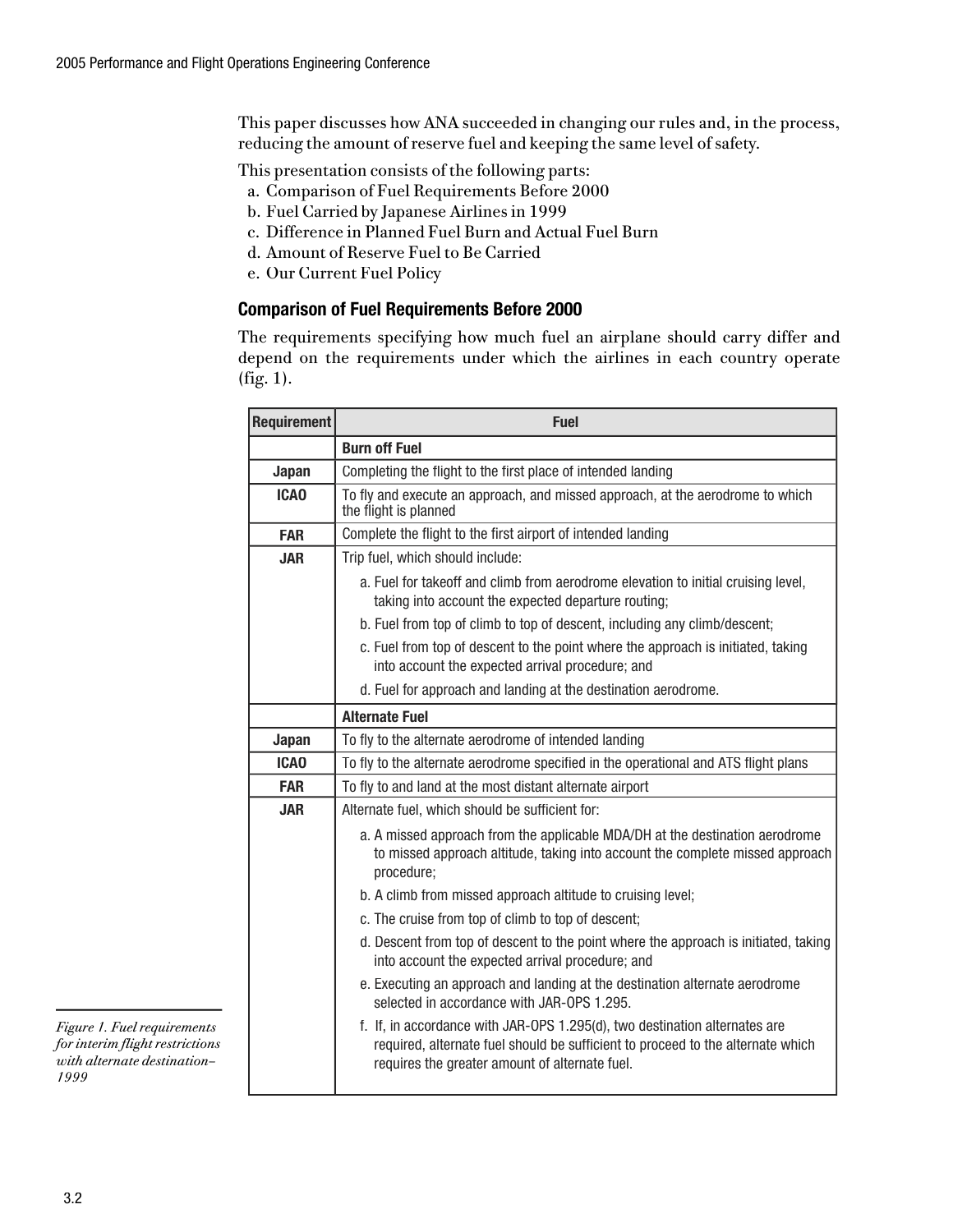| <b>Requirement</b> | <b>Fuel</b>                                                                                                                                                                                                                                                                                                                                                                                                                                                                                                                                                                                                                                                                                                                                                                                                                                                                                                                                                                                                                                                                                                                                 |  |  |  |  |
|--------------------|---------------------------------------------------------------------------------------------------------------------------------------------------------------------------------------------------------------------------------------------------------------------------------------------------------------------------------------------------------------------------------------------------------------------------------------------------------------------------------------------------------------------------------------------------------------------------------------------------------------------------------------------------------------------------------------------------------------------------------------------------------------------------------------------------------------------------------------------------------------------------------------------------------------------------------------------------------------------------------------------------------------------------------------------------------------------------------------------------------------------------------------------|--|--|--|--|
|                    | <b>Reserve Fuel</b>                                                                                                                                                                                                                                                                                                                                                                                                                                                                                                                                                                                                                                                                                                                                                                                                                                                                                                                                                                                                                                                                                                                         |  |  |  |  |
| Japan              | To fly for 45 minutes of flight at cruising speed                                                                                                                                                                                                                                                                                                                                                                                                                                                                                                                                                                                                                                                                                                                                                                                                                                                                                                                                                                                                                                                                                           |  |  |  |  |
| <b>ICAO</b>        | To fly for 30 minutes at holding speed at 1500 ft above the alternate aerodrome                                                                                                                                                                                                                                                                                                                                                                                                                                                                                                                                                                                                                                                                                                                                                                                                                                                                                                                                                                                                                                                             |  |  |  |  |
| <b>FAR</b>         | For domestic operations:<br>To fly for 45 minutes at normal cruising fuel consumption<br>For international operations:<br>To fly for 30 minutes at holding speed at 1500 ft above the alternate airport                                                                                                                                                                                                                                                                                                                                                                                                                                                                                                                                                                                                                                                                                                                                                                                                                                                                                                                                     |  |  |  |  |
| <b>JAR</b>         | To fly for 30 minutes at holding speed at 1500 ft above aerodrome elevation in<br>standard condition                                                                                                                                                                                                                                                                                                                                                                                                                                                                                                                                                                                                                                                                                                                                                                                                                                                                                                                                                                                                                                        |  |  |  |  |
|                    | <b>Burn off Fuel</b>                                                                                                                                                                                                                                                                                                                                                                                                                                                                                                                                                                                                                                                                                                                                                                                                                                                                                                                                                                                                                                                                                                                        |  |  |  |  |
| <b>Japan</b>       | No requirements                                                                                                                                                                                                                                                                                                                                                                                                                                                                                                                                                                                                                                                                                                                                                                                                                                                                                                                                                                                                                                                                                                                             |  |  |  |  |
| <b>ICAO</b>        | To have an additional amount of fuel sufficient to provide for the increased<br>consumption on the occurrence of any of the potential contingencies specified by<br>the operator to the satisfaction of the State of Operator                                                                                                                                                                                                                                                                                                                                                                                                                                                                                                                                                                                                                                                                                                                                                                                                                                                                                                               |  |  |  |  |
| <b>FAR</b>         | For domestic operations:<br>No requirement<br>For international operations:<br>To fly for a period of 10 percent of the total time required to fly from the airport of<br>departure to, and land at, the airport to which it is released                                                                                                                                                                                                                                                                                                                                                                                                                                                                                                                                                                                                                                                                                                                                                                                                                                                                                                    |  |  |  |  |
| <b>JAR</b>         | Contingency fuel, which should be the higher of (a) or (b) below:<br>a. Either:<br>1. 5% of the planned trip fuel<br>2. Not less than 3% of planned trip fuel provided that an en-route alternate is<br>available, or<br>3. An amount of fuel sufficient for 20 minutes flying time based upon the<br>planned trip fuel consumption provided that the operator has established a<br>fuel consumption monitoring program for individual aeroplanes and used<br>valid data determined by means of such a program for fuel calculation; or<br>4. An amount of fuel of not less than that which would be required to fly 15<br>minutes at holding speed at 1500 ft above the destination aerodrome in<br>standard conditions, when an operator has established a program, approved<br>by the Authority, to monitor the fuel consumption on each individual route/<br>aeroplane combination and uses this Data for a statistical analysis to<br>calculate contingency fuel for that route/aeroplane combinations; or<br>b. An amount to fly for 5 minutes at holding speed at 1500 ft above the destination<br>aerodrome in Standard Conditions. |  |  |  |  |

Figure 1. Fuel requirements for interim flight restrictions with alternate destination-1999 (continued)

The requirement for burnoff (trip) fuel and alternate fuel is almost identical in the various regulations, but the requirement for reserve and contingency fuel differs. The background of reserve and contingency fuel for each country is discussed in the following paragraphs.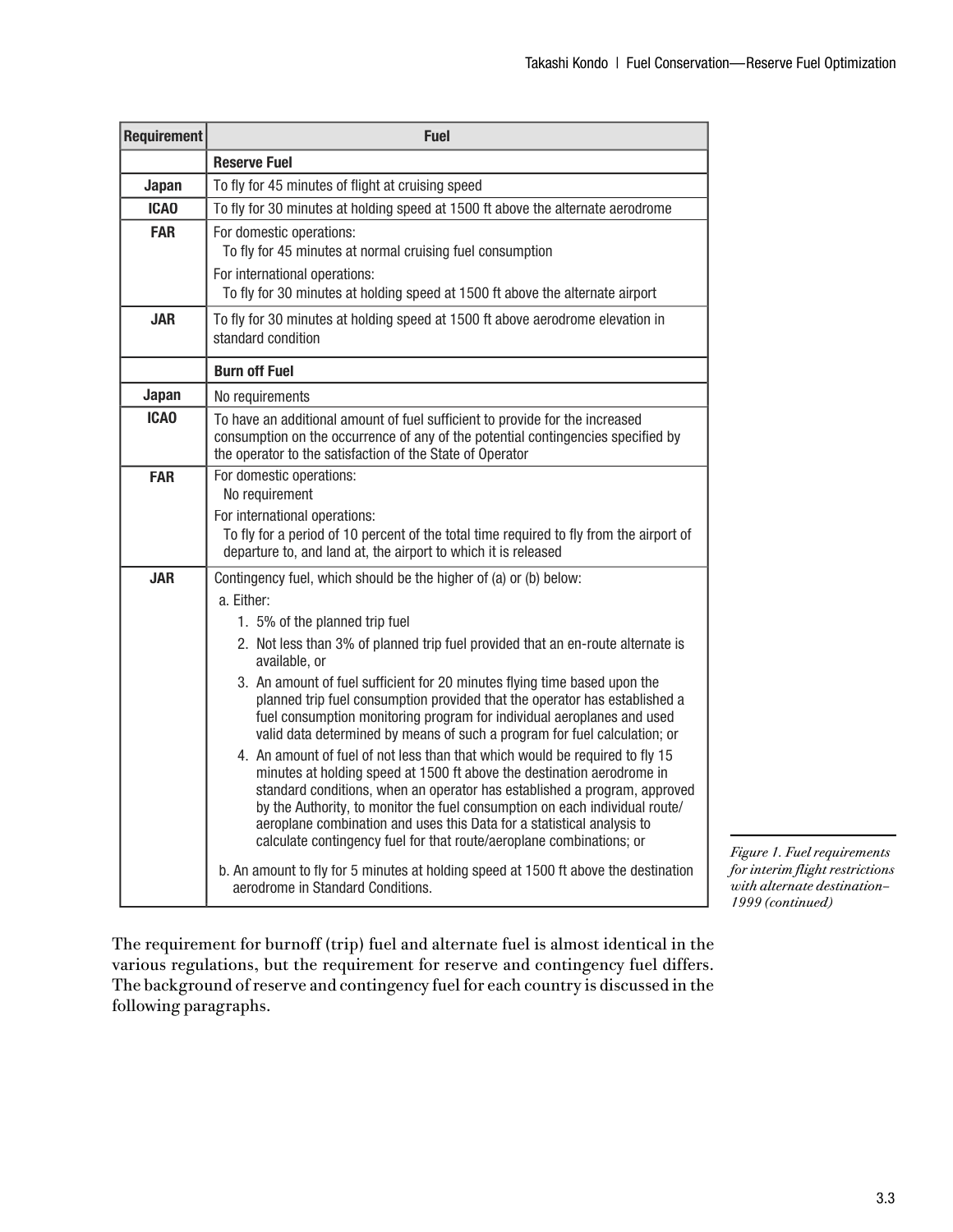## **Japanese Requirement Before 2000**

The Japanese requirement for reserve fuel was established considering Japanese domestic operations for which the range is less than 1,300 nmi. The requirement basically follows previous FAR domestic rules. The Japanese requirement for reserve fuel was based on 45 min of cruise fuel, but there was no requirement for or description of contingency fuel. Airlines flying long-range routes adopted the FAR requirement, which is 30 min of holding fuel plus fuel for 10% of the flight time to a destination airport; the requirement for this amount of fuel is in addition to the Japanese requirement. The extra fuel was added because the Japanese requirement was not enough to cover the discrepancy between the flight plan and actual fuel consumption.

## **ICAO Requirement**

The ICAO policy states that an airplane is "… to have an additional amount of fuel sufficient to provide for the increased consumption," but the ICAO policy does not specify a concrete requirement.

## **FAR Requirement**

The requirement for reserve and contingency fuel differs between domestic operations and international operations. For domestic operations, the requirement is 45 min of cruise fuel as reserve fuel and no contingency fuel. For international operations, the requirement is 30 min of holding fuel plus fuel for 10% of the flight time to the destination airport.

The FAR requirement was established many years ago, and the 10% of flight time contingency was based on the following:

- a. High fuel consumption of turbojets.
- b. Lack of a navigation system that was sufficiently accurate for long-range flights.
- c. Impossibility of accurately forecasting weather conditions at destination and alternate airports for long-range flights.

## **JAR Requirement**

The purpose of contingency fuel is explained as follows:

"At the planning stage, not all factors which could have an influence on the fuel consumption to the destination aerodrome can be foreseen. Therefore, contingency fuel is carried to compensate for items such as:

- a. Deviations of an individual aeroplane from the expected fuel consumption data;
- b. Deviations from forecast meteorological conditions; and
- c. Deviations from planned routings and/or cruising levels."

The JAR requirement for contingency fuel does not specify a fixed quantity because

a. Before the current requirement was specified in JAA countries, each country had its own requirement. There had been no accidents associated with the quantity of fuel on board the airplane in over 15 years. Each requirement was as reasonable as the JAR requirement. Therefore, each airline could select contingency fuel requirements in concert with JAR requirements as long as the airlines maintained a sufficient level of safety.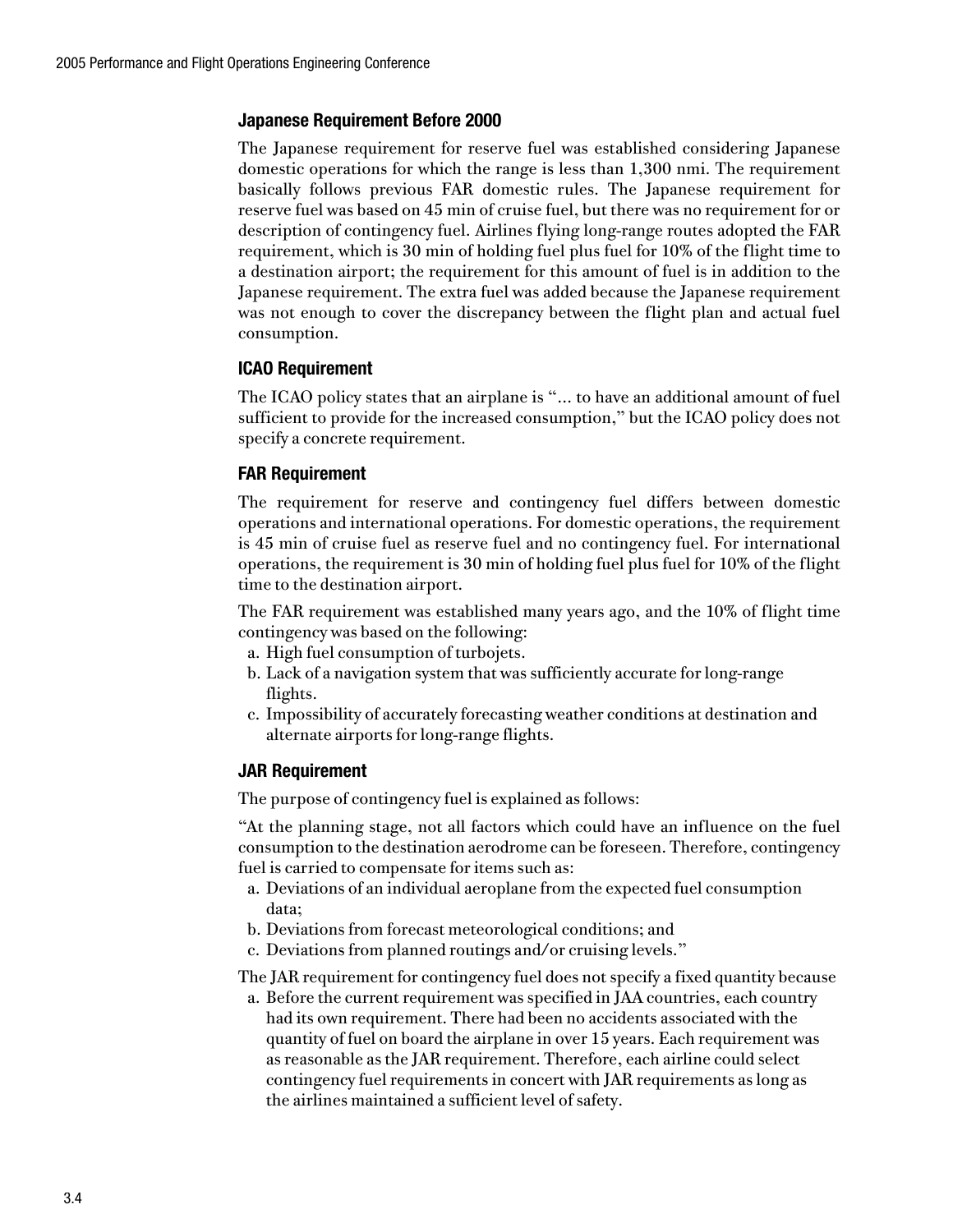- b. The quantity of contingency fuel can be determined based on the percentage of trip fuel rather than the percentage of flight time.
- c. The minimum quantity for contingency fuel can be specified in the JAR requirement and the maximum quantity can be referenced.

## **Fuel Carried by Japanese Airlines in 1999**

In 1999, ANA investigated the fuel policy and actual onboard fuel of Japanese airlines. The following material summarizes the results of our investigation.

The fuel policy of each Japanese airline was almost the same, and each airline established a requirement for extra fuel that was other than the national requirement. Extra fuel is the fuel that the captain and flight dispatcher consider necessary to ensure safety and reach total flight efficiency. Extra fuel is loaded for air traffic control, en route weather conditions and conditions at the destination and alternate airports, or other reasons.



Figure 2. Extra fuel-route and quantity

| <b>Reason</b>                                 | <b>Route</b>                                                                     | <b>Frequency, %</b> | <b>Quantity</b><br>(hold time), min | <b>Note</b>                                   |
|-----------------------------------------------|----------------------------------------------------------------------------------|---------------------|-------------------------------------|-----------------------------------------------|
|                                               | $SHA \Rightarrow JPN$                                                            | 100%                | $30 \text{ min}$                    | Altitude restriction at AKARA corridor        |
| <b>Difference</b><br>of altitude<br>from plan | $JPN \Rightarrow HKG$<br>China $\Rightarrow$ JPN<br>$JPN \Leftrightarrow$ SE ASA | 100%                | $30 \text{ min}$                    | Airway congestion                             |
|                                               | $JPN \Rightarrow EUR$                                                            | 85%                 | $15$ min                            | Restricted initial altitude to specific point |
| <b>Difference</b><br>of route<br>from plan    | $JPN \Rightarrow HNL$<br>$JPN \Rightarrow ANC$                                   | 50%                 | 10 to 15 min                        | Considering alternate route                   |
| <b>Holding at</b><br>destination              | $USA \Rightarrow JPN$<br>$EUR \Rightarrow JPN$<br>AUS $\Rightarrow$ JPN          | $20 - 30%$          | 10 to 15 min                        | Weather forecast at NRT early morning         |
|                                               | $JPN \Rightarrow USA$<br>$JPN \Rightarrow AUS$                                   | $20 - 30%$          | 10 to 15 min                        | Weather forecast at SFO, ect.                 |
| <b>Tankering</b>                              | $JPN \Rightarrow China$                                                          | 100%                | Over 100 min                        |                                               |

Figure 3. Extra fuel-route and reason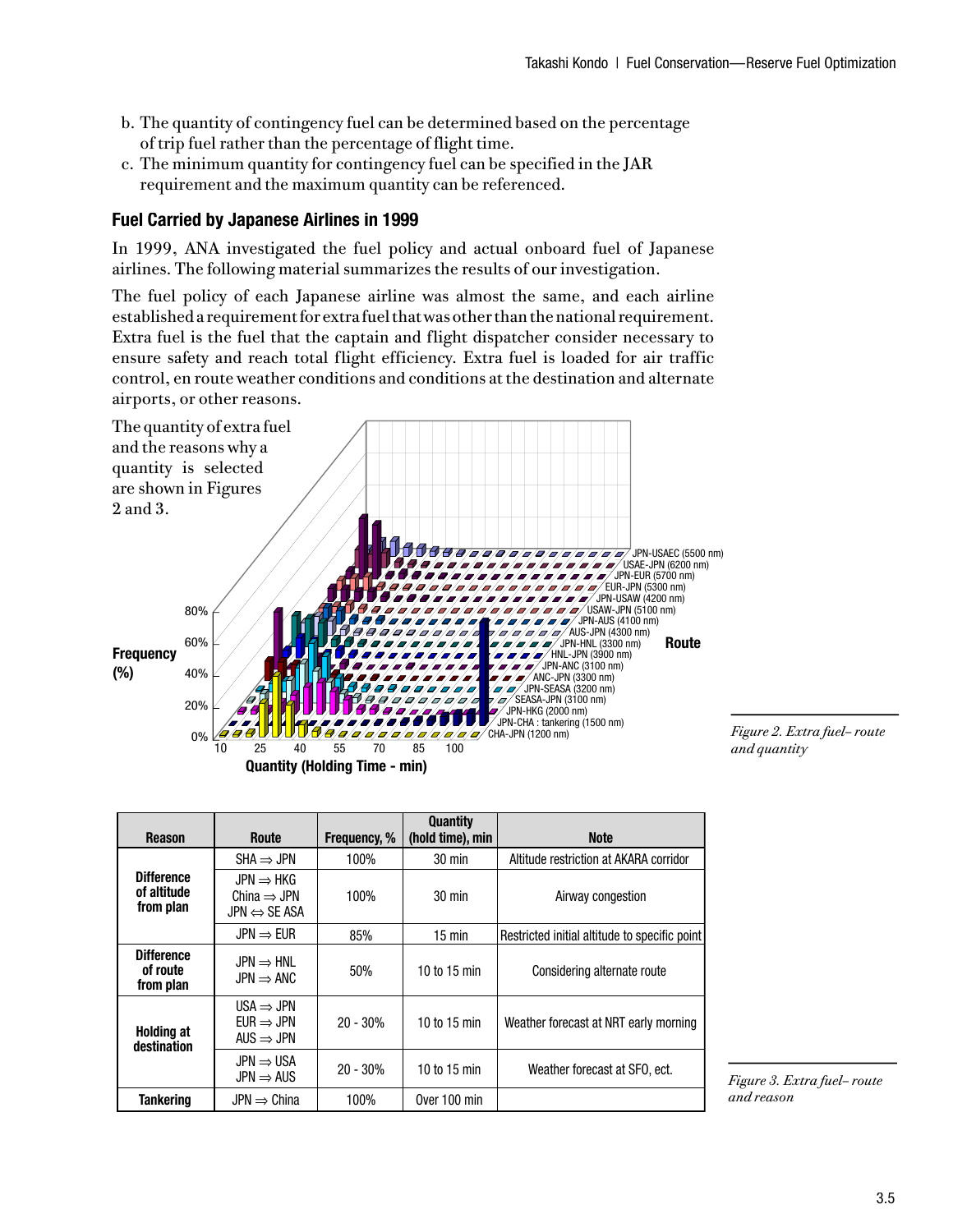We define contingency fuel as the fuel that compensates for the error of fuel burn even when the airplane is flying according to the flight plan. Extra fuel is the fuel that compensates for the difference in fuel burn when a deviation from the planned route is expected.

Reclear or redispatch operations are generally executed during long-range flights. As the accuracy of flight planning has improved, whether contingency fuel is needed is based on the destination airport. Reclear operations are operations for which, at preflight, the operational flight plan may be to a suitable airport as the first destination instead of to the scheduled destination. Thereafter, during flight, the operational flight plan may be changed to the scheduled destination using the remaining fuel at the point known as "reclear fix." At reclear fix, it becomes possible to substantially decrease contingency fuel with a reclear operation.

Following is a comparison of a normal plan and a reclear plan (fig. 4).



Original destination/alternate Final destination/alternate NRT/HND Reclear noint **NI IRDA** 

| <b>Fuel criteria</b>               | Normal plan, Ib | Reclear plan, Ib     |
|------------------------------------|-----------------|----------------------|
| Taxi fuel                          | 2,500           | 2,500                |
| <b>Burnoff fuel</b>                | 306,800         | 303,200 (-3,600)     |
| <b>Alternate fuel</b>              | 9,100           | 9,100                |
| <b>Contingency fuel</b>            | 23,700          | 6,900 (min cont)     |
| <b>Holding</b>                     | 8,200           | 8,200                |
| <b>Extra</b>                       | $\theta$        | 10,000               |
| Reserve total (ref)                | 41,000 (ref.)   | 34,200 (-6,800)      |
| <b>Takeoff fuel</b>                | 347,800 (ref.)  | 337,400 (-10,400)    |
| <b>Ranp fuel</b>                   | 350,300         | 339,900              |
| (Contingency + extra)/burnoff fuel | 7.7%            | 5.6%                 |
| $\Delta$ Burnoff fuel              | (ref)           | $-3,600$ lb/ $-1.2%$ |

Figure 4. Comparison of normal plan and reclear plan-747-400 JFK-NRT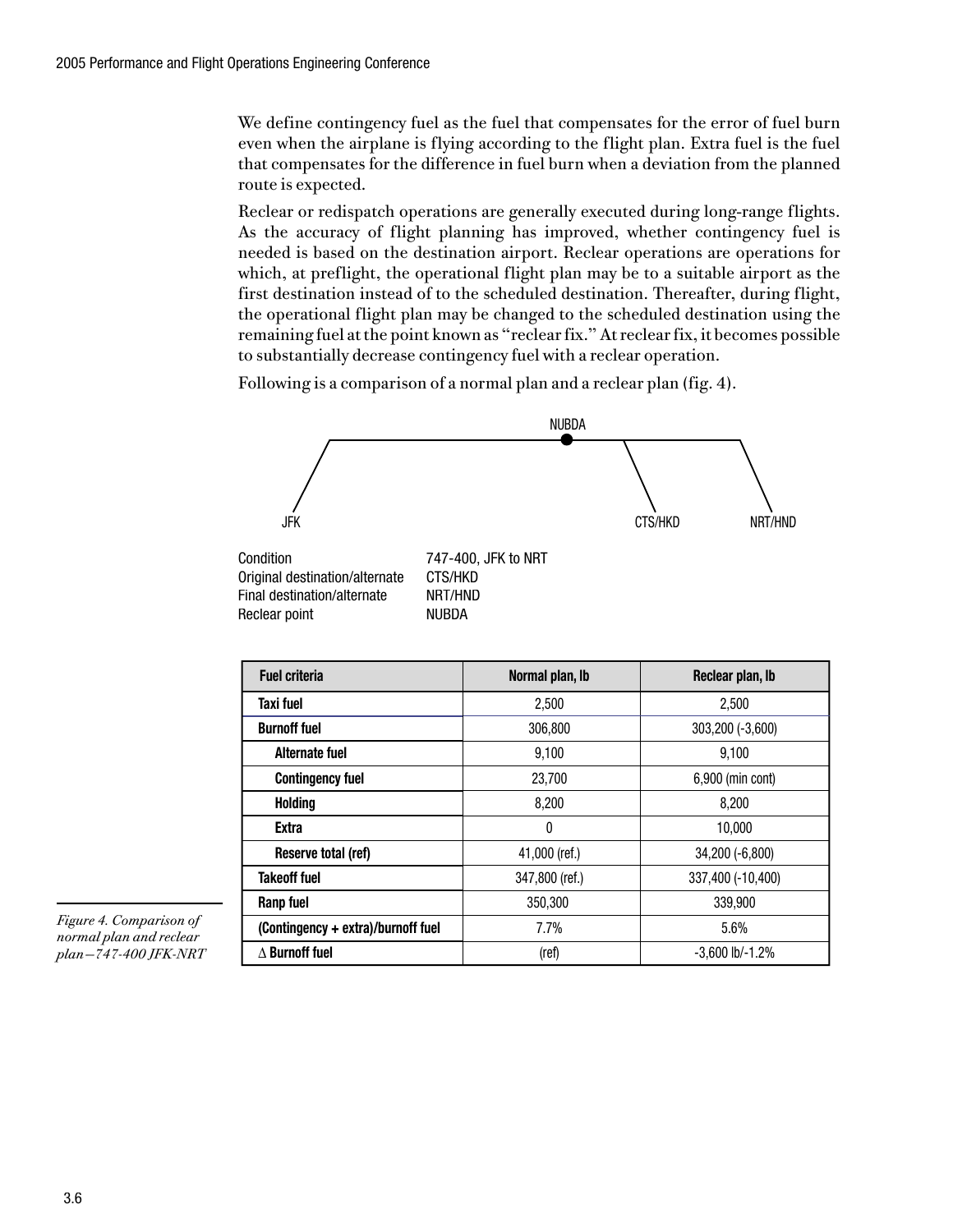## **Difference in Fuel Burn and Fuel Plan**

We investigated actual fuel burn during 1999 in order to establish a reasonable quantity as standard contingency fuel. We compared the actual fuel burn with the planned fuel burn. The result of this comparison is discussed in the following paragraphs.

#### **International Flight**

We investigated the difference in planned and actual fuel burn for each route.

We calculated burnoff fuel from block-out to block-in in the flight plan as follows:

 $Planned fuel burn = taxi fuel + burnoff fuel (trip fuel)$ 

Actual fuel burn is calculated as follows from our flight operations database:

Actual fuel burn = onboard fuel (ramp fuel) – remaining fuel

We compared the actual fuel burned with the planned fuel burned in the following equation and then displayed the difference as a percentage to eliminate the influence of aircraft size, fuel consumption rate, and aircraft deterioration:

Fuel burn difference = [(actual fuel burn – plan burnoff fuel)/(plan burnoff fuel)]  $x$  100 Figures 5 through 8 detail the differences in fuel burn for each route.

| Route            | Number of data | Average, % | <b>Standard deviation, %</b> | Reference chart |  |
|------------------|----------------|------------|------------------------------|-----------------|--|
| <b>JPN - USA</b> | 664            | $-0.91%$   | 0.89%                        |                 |  |
| USA - JPN        | 558            | $+0.17%$   | 1.13%                        | Figure 6        |  |
| JPN - EUR        | 874            | $-0.56%$   | 1.24%                        | Figure 7        |  |
| EUR - JPN        | 723            | $-1.30%$   | 1.44%                        |                 |  |
| JPN - SE ASA     | 1272           | $-1.23%$   | 2.42%                        | Figure 8        |  |
| SE ASA - JPN     | 957            | $-2.03%$   | 2.61%                        |                 |  |





Figure 6. Distribution of fuel burn: Japan to the United **States**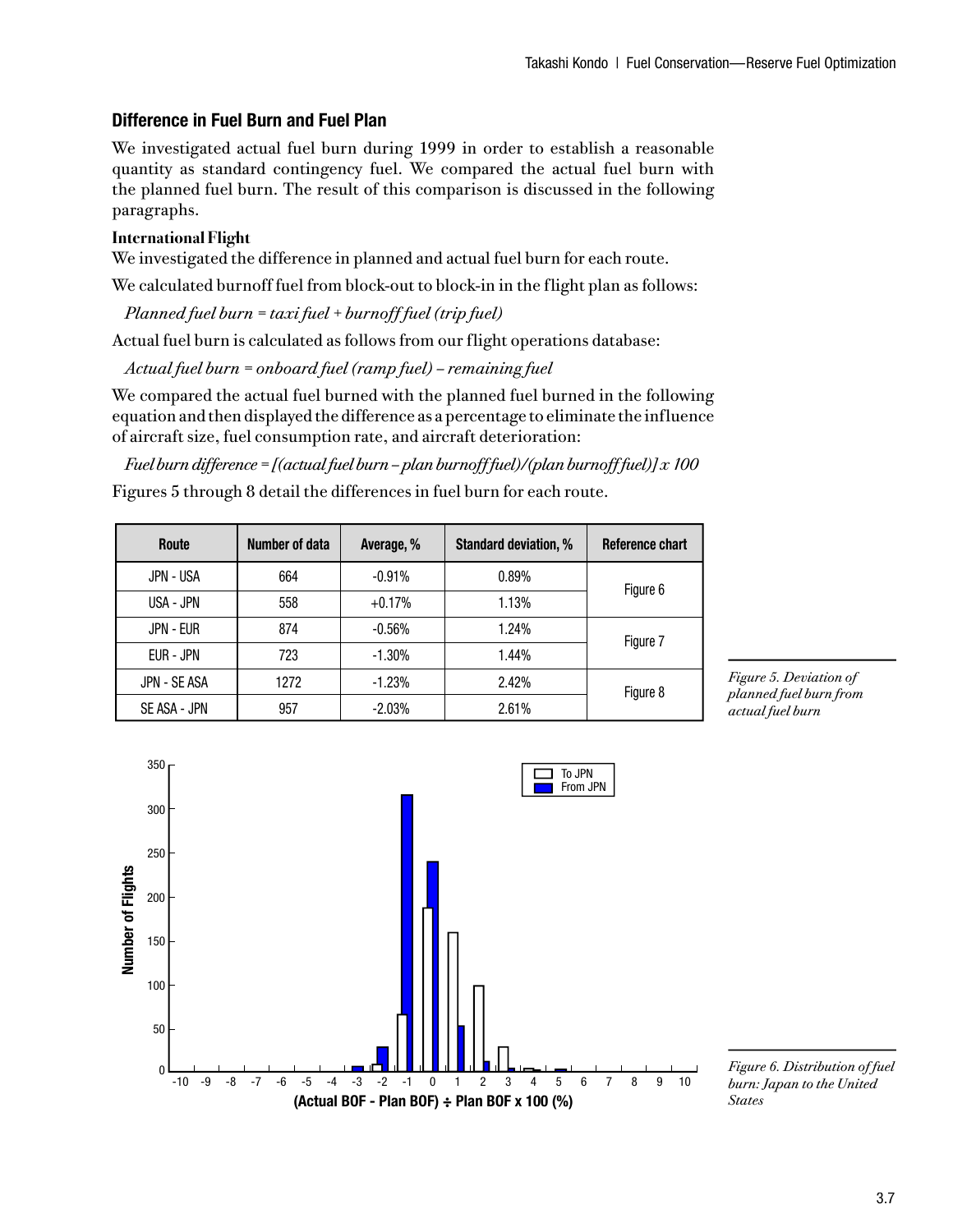

For long-range flights, such as U.S. or European routes, the total deviation is less than that for mid- or short-range flights, such as Southeast Asian routes, because the amount of burnoff fuel (BOF) is large.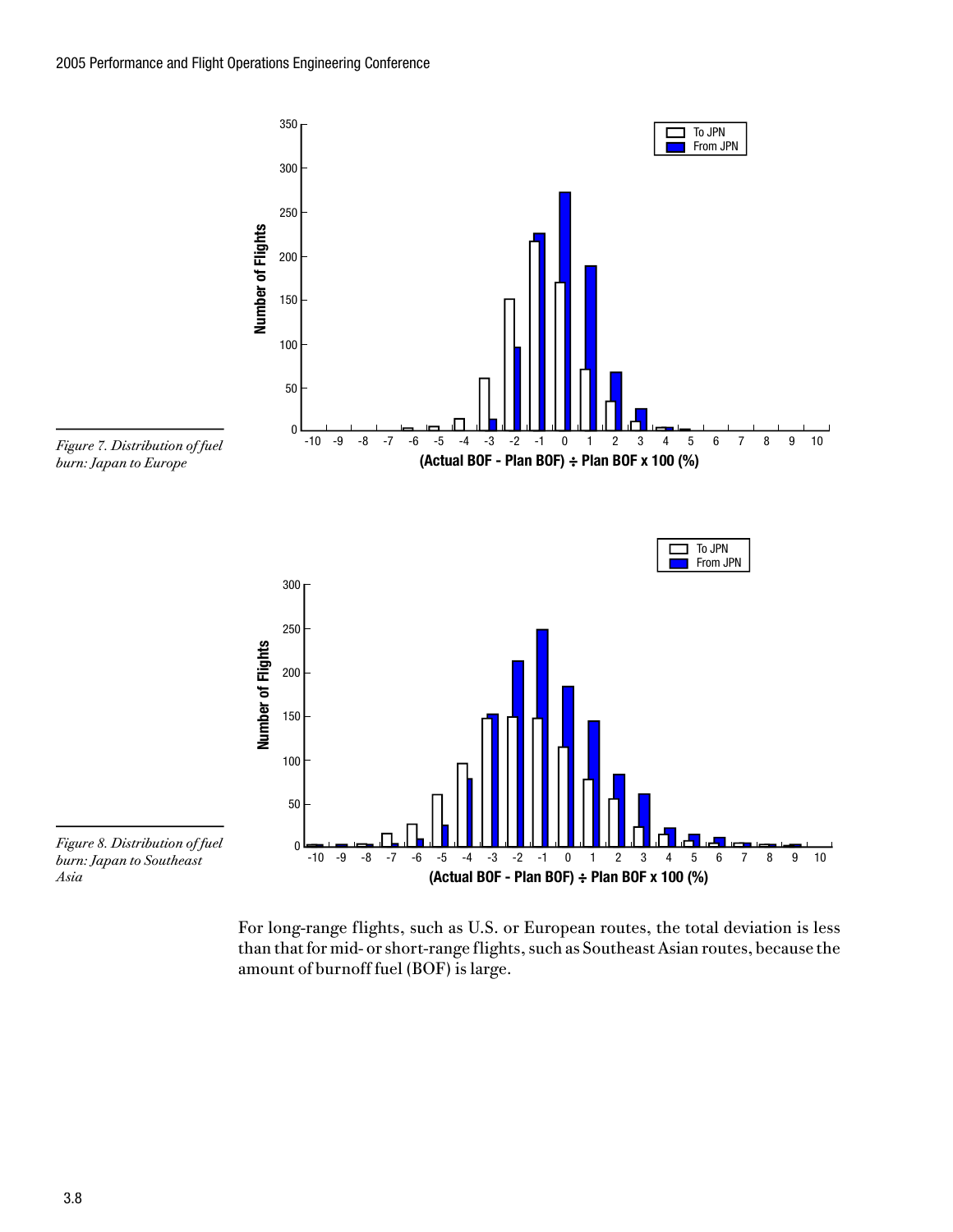## **Domestic Flight**

The distribution of fuel burn for domestic flights is shown in Figure 9 in the same units as international flights. This chart is based on 3 months of data or about 36,000 flights.

The average flight time of domestic flights is approximately 1 hr. Because the value in %BOF is a large number, the difference in fuel burn is shown as holding time  $(fig. 10)$ .

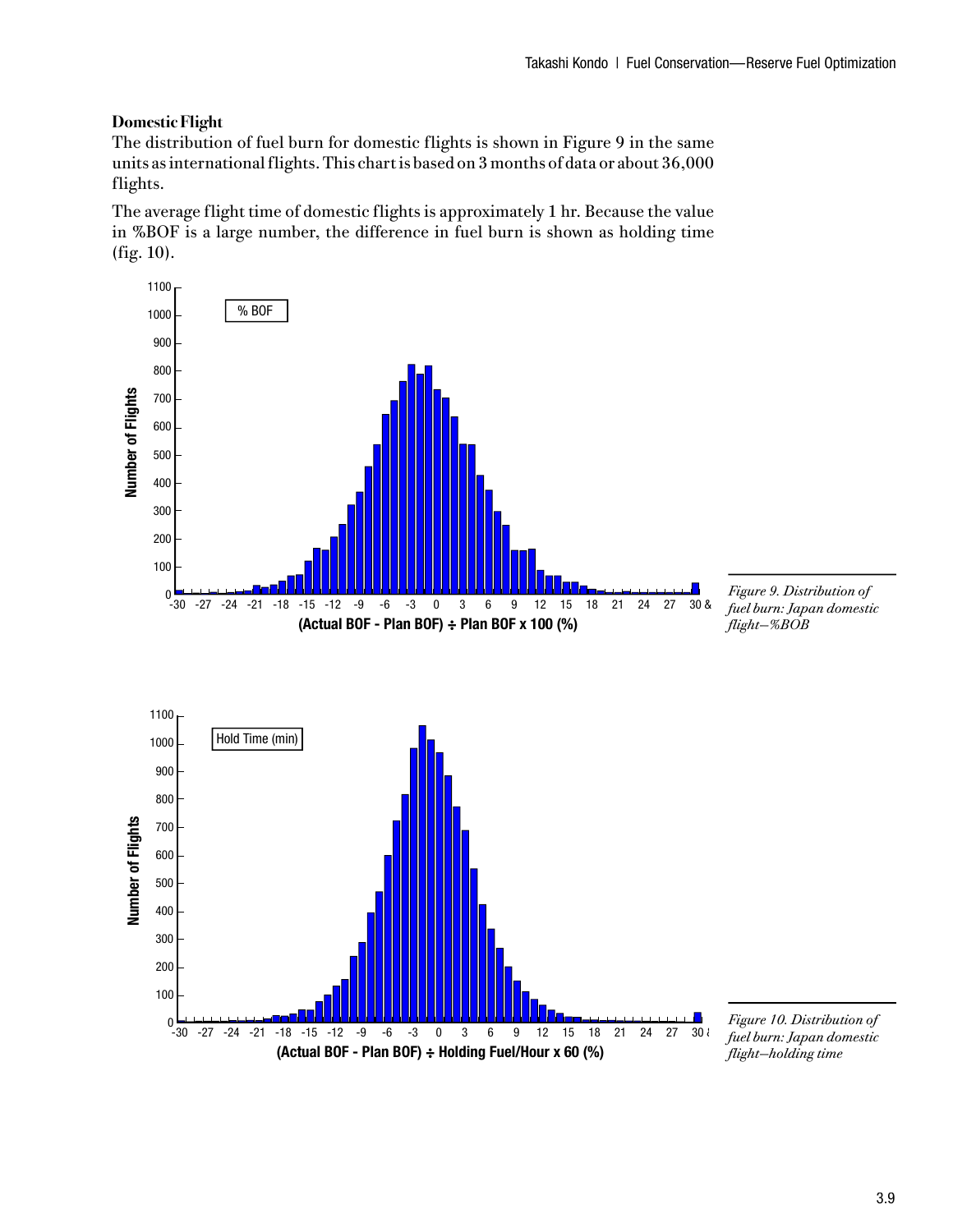## **Amount of Reserve Fuel to Be Carried**

We now discuss the framework and appropriate quantity of contingency fuel based on analysis of past operational results.

Figure 11 shows the relation between the difference in planned and actual fuel burn and air distance. In Figure 11, we exclude routes when the route and altitude deviate from the plan or when holding can always be expected at a destination airport on a specific route. For such routes, we load additional fuel as extra fuel at planning.

The following information is shown in Figure 11:

- a. When the air distance is longer, the difference between actual fuel burn and planned fuel burn expressed in %BOF is less.
- b. If the air distance is over 3,000 nmi,  $\Delta\%$ BOF is less than fuel of 5%BOF contingency; most of the reserve fuel remains in the airplane at landing.
- c. If the air distance is less than  $1,500$  nmi,  $\Delta\%BOF$  exceeds 5% BOF and is less than a 15-min hold. This means most of reserve fuel remains at landing.



Figure 11. Difference between planned and actual fuel burn

#### Notes:

 $\bullet$  = average value of %BOF and its scatter

 $\bullet$  = average value

Top of  $bar =$  three times its standard deviation plus average for one route Minus value  $=$  actual fuel burn is less than planned fuel burn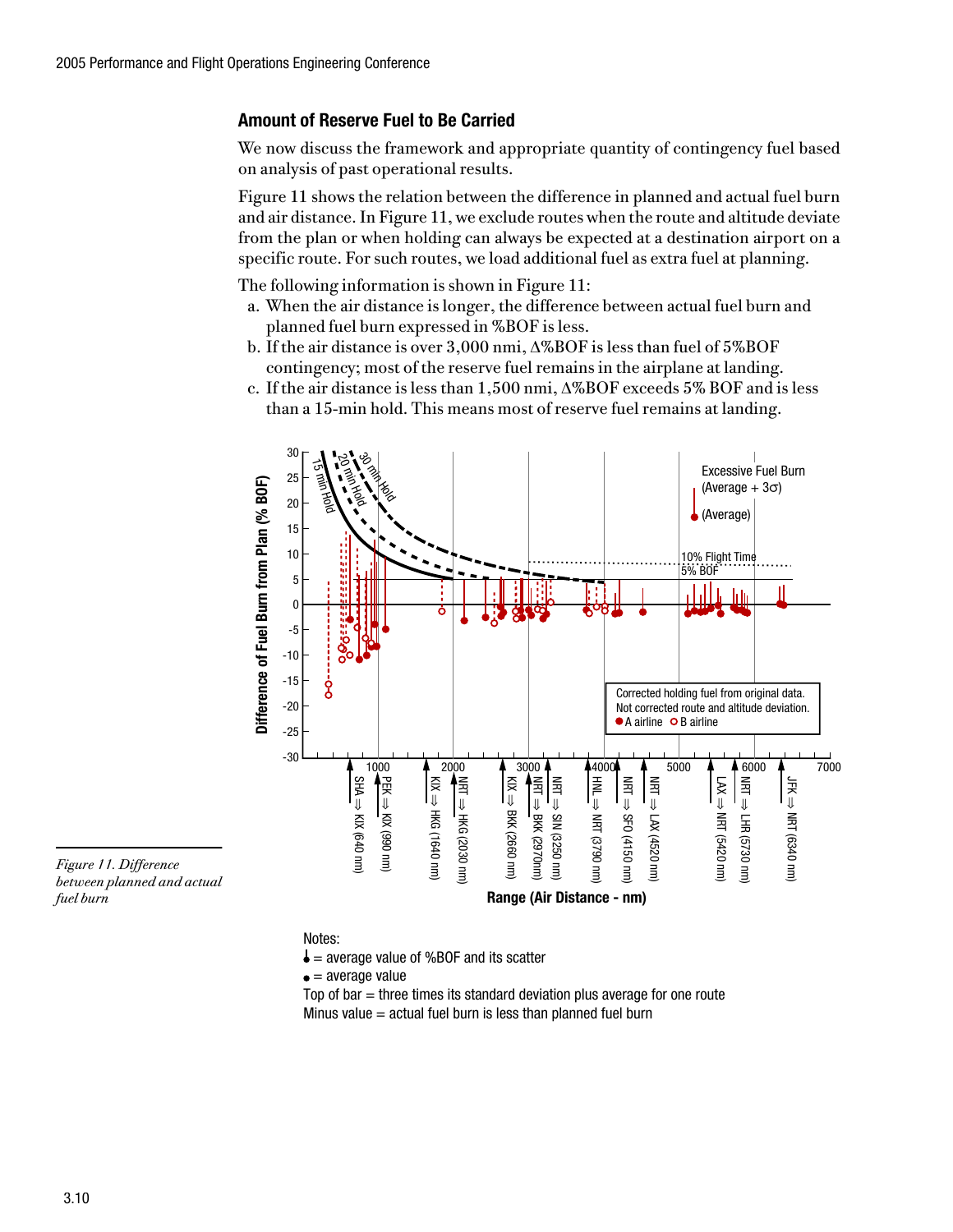## **Framework of Contingency Fuel**

We investigated the difference between actual fuel burn and planned fuel burn based on actual operational data, and we found that these factors cause this difference:

- a. Error in weather forecast, altitude, or aircraft performance when the airplane is flying according to the flight plan.
- b. Inability to fly according to the flight plan because of traffic, weather, or other reasons.

Fuel differences resulting from the reasons listed in item a depend on the air distance, and it is possible to apply the standard that depends on air distance. Fuel differences resulting from the reasons listed in item b tend to happen on specific routes and airports, and the amount of fuel differs by route, airport, operations hours, and weather conditions. Therefore, a fixed standard is difficult to set.

ANA concluded that the difference between actual and planned fuel burn is contingency fuel and planned contingency fuel.

Contingency fuel is related to the information in item a, and planned contingency fuel is related to the information in item b.

## **Rational Standard of Contingency Fuel**

The quantity of additional fuel to cover the following situations is believed to be a rational estimate of contingency fuel.

Higher of a or b:

- a. Either 1 or 2
	- 1. Ten percent of flight time from departure airport to destination airport.
	- 2. Five percent of burnoff fuel from departure airport to destination airport. When adapting 2, the operator establishes the following program:
		- (a) Monitoring fuel consumption on each airplane and reflecting this performance in the flight planning
		- (b) Monitoring route and airport characteristics and determining whether additional fuel is required
- b. Fifteen-minute holding or equivalent.

## **Our Current Fuel Policy**

In 2000, the Japanese fuel requirement was changed based on the investigation discussed in the preceding paragraphs. Our current fuel policy is as follows:

| Item                                  | Policy until 1999 | Policy after 2000 |
|---------------------------------------|-------------------|-------------------|
| <b>Contingency</b>                    | 10% flight time   | 5% burnoff fuel   |
| Reserve                               | 30-min hold       | 30-min hold       |
| <b>Planned contingency fuel (PCF)</b> | None              | If required       |